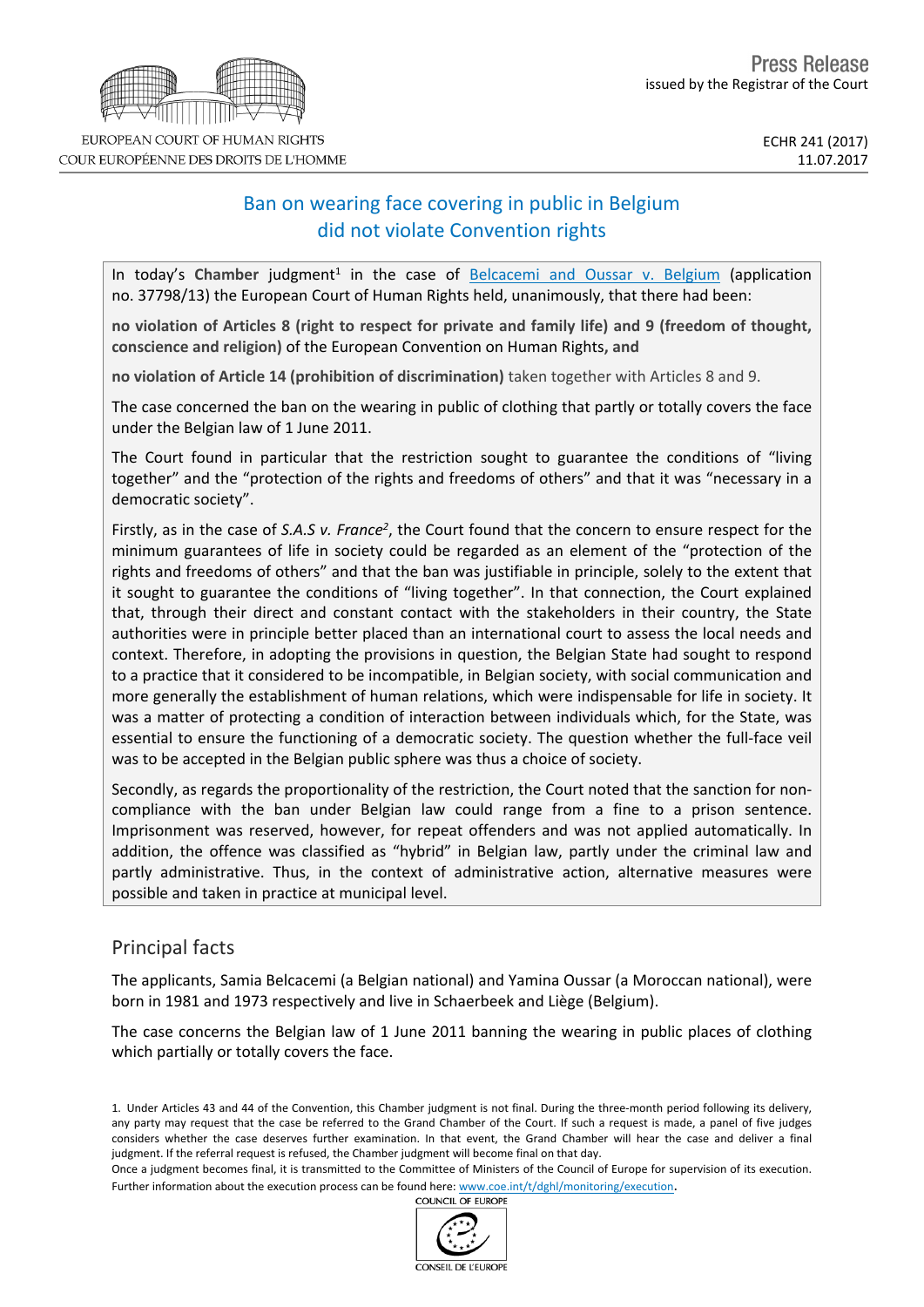Ms Belcacemi and Ms Oussar present themselves as Muslims who have decided on their own initiative to wear the niqab  $-$  a veil covering the face except for the eyes  $-$  on account of their religious convictions.

Following the enactment on 1 June 2011 of the law in question, Ms Belcacemi initially decided to continue wearing the veil in the street. However, under pressure, she subsequently decided to remove her veil temporarily, being afraid that she might be stopped in the street and then heavily fined or even sent to prison. Ms Oussar, for her part, states that she has decided to stay at home, with the resulting restriction on her private and social life.

On 26 July 2011 Ms Belcacemi and Ms Oussar brought actions for the suspension and annulment of the law before the Constitutional Court. Their cases were dismissed by that court in October 2011 (application for suspension) and in December 2012 (application for annulment).

# Complaints, procedure and composition of the Court

Relying on Articles 8 (right to respect for private and family life), 9 (freedom of thought, conscience and religion), and 10 (freedom of expression), taken separately and together with Article 14 (prohibition of discrimination) of the European Convention on Human Rights, Ms Belcacemi and Ms Oussar complained about the ban on wearing the full-face veil.

Ms Belcacemi and Ms Oussar also relied on Articles 3 (prohibition of inhuman or degrading treatment), 5 § 1 (right to liberty and security), 11 (freedom of assembly and association) and Article 2 of Protocol No. 4 (freedom of movement) to the Convention, taken separately or together with Article 14 (prohibition of discrimination).

The application was lodged with the European Court of Human Rights on 31 May 2013.

Judgment was given by a Chamber of seven judges, composed as follows:

Robert **Spano** (Iceland), *President*, Julia **Laffranque** (Estonia), Işıl **Karakaş** (Turkey), Nebojša **Vučinić** (Montenegro), Paul **Lemmens** (Belgium), Valeriu **Griţco** (the Republic of Moldova), Stéphanie **Mourou-Vikström** (Monaco),

and also Hasan **Bakırcı**, *Deputy Section Registrar.*

### Decision of the Court

## Article 8 (right to respect for private and family life) and Article 9 (freedom of thought, conscience and religion)

The Court took the view that this part of the application had to be examined in the light of the liberty secured by Article 9 of the Convention, as in the *S.A.S. v. France<sup>2</sup>* case.

**Firstly**, the Court observed that the Law of 1 June 2011 – whose wording was very similar to that of the French Law of 11 October 2010<sup>2</sup>*–* could be regarded as worded with sufficient precision to satisfy the requirement of foreseeability required by Articles 8 and 9 of the Convention.

<sup>2</sup> *S.A.S. v. France* [GC] (no. 43835/11, ECHR 2014).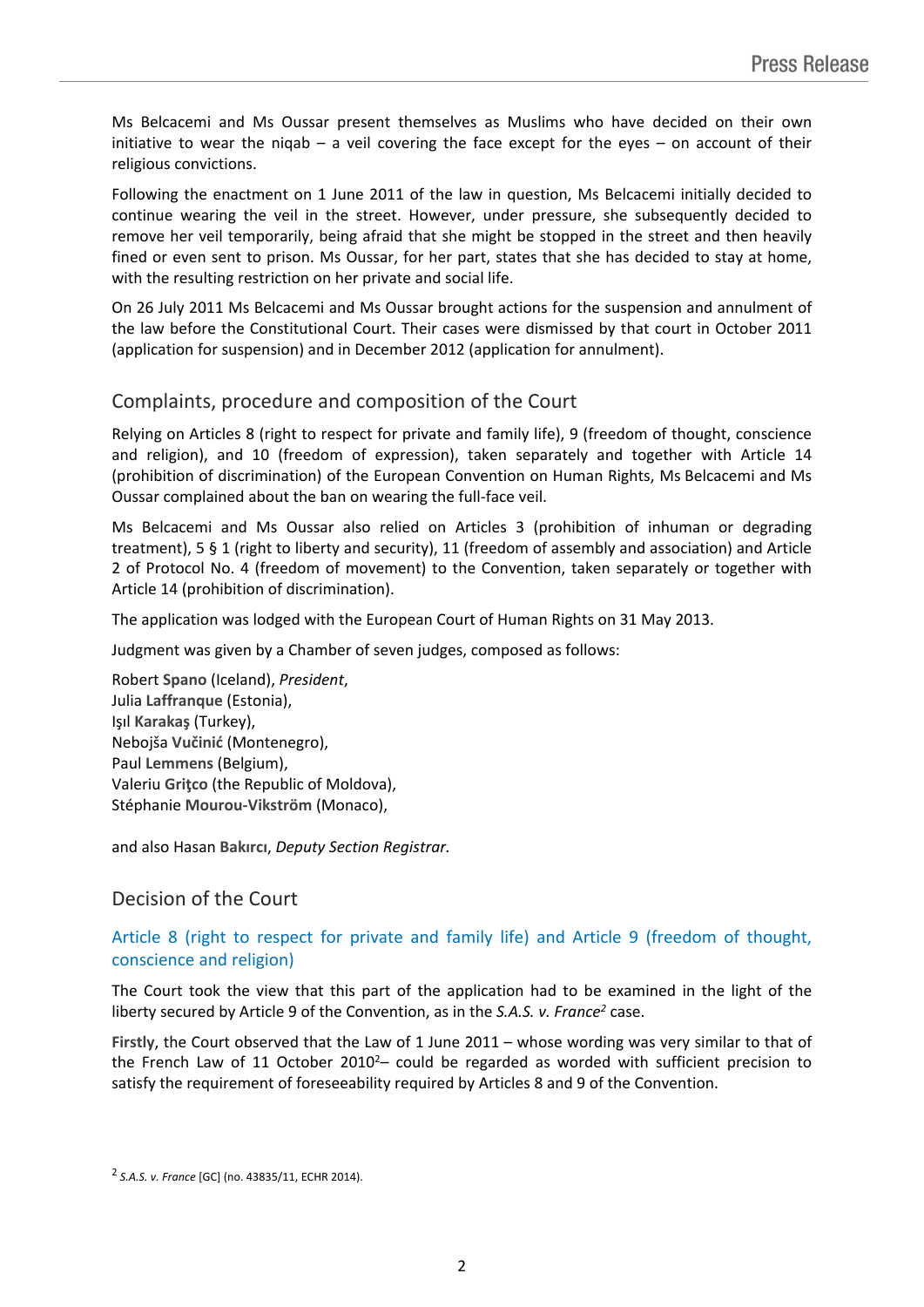**Secondly**, the Court found that the drafting history of the Belgian Law used three aims to justify the ban in Belgium: public safety, gender equality, and a certain conception of "living together" in society. It noted that, as it had found in *S.A.S. v. France<sup>2</sup>* , the concern to ensure respect for the minimum guarantees of life in society could be regarded as an element of the "protection of the rights and freedoms of others" and that the ban was justifiable in principle solely to the extent that it sought to guarantee the conditions of "living together".

**Thirdly,** the Court explained that, through their direct and constant contact with the stakeholders in their country, the State authorities were in principle better placed than an international court to assess the local needs and context. Where questions of general policy were at stake, concerning which there might be profound disagreements in a democratic society, particular importance had to be given to the national decision-maker. In addition, under Article 9 of the Convention the State had a broad margin of appreciation to decide whether and to what extent a restriction on the right to manifest one religion or convictions was "necessary". In adopting the provisions in question, the Belgian State had sought to respond to a practice that it considered to be incompatible, in Belgian society, with social communication and more generally the establishment of human relations, which were indispensable for life in society. It was a matter of protecting a condition of interaction between individuals which for the State was essential to ensure the functioning of a democratic society. The question whether the full-face veil was accepted in the Belgian public sphere was thus a choice of society. As it had emphasised in *S.A.S. v. France*, the Court explained that in such cases it had to show reserve in its scrutiny of Convention compliance, in this case in assessing a decision taken democratically within Belgian society. It noted that the decision-making process leading to the ban in question had taken several years and had been marked by comprehensive debate in the lower house of Parliament and by a detailed examination of the various interests by the Constitutional Council. In addition, there was currently no consensus in such matters among the member States of the Council of Europe, whether for or against a blanket ban of the full-face veil, thus justifying a broad margin of appreciation for the Belgian State.

**Fourthly**, as regards the proportionality of the restriction, the Court noted that that the sanction for non-compliance with the ban under Belgian law could range from a fine to a prison sentence. The main sanction was the fine, being the lightest penalty. Imprisonment was reserved for repeat offenders and was not applied automatically. In addition, the offence was classified as "hybrid" in Belgian law, partly under the criminal law and partly administrative. Thus, in the context of administrative action, and contrary to what the applicants had contended, alternative measures were possible and taken in practice at municipal level. Moreover, the present application did not concern a specific sanction imposed on the applicants themselves. Consequently, having regard to the broad margin of appreciation afforded to the Belgian authorities, the Court found that the ban under the Law of 1 June 2011, even though it was controversial and undeniably carried risks in terms of the promotion of tolerance in society (see *S.A.S. v. France*), could be regarded as proportionate to the aim pursued, namely the preservation of the conditions of "living together" as an element of the "protection of the rights and freedoms of others".

The Court thus found that the impugned restriction could be regarded as "necessary in a democratic society", explaining that this conclusion applied both under Article 8 of the Convention and under Article 9. **Consequently, there had been no violation either of Article 8 or of Article 9 of the Convention.**

### Article 14 (prohibition of discrimination), taken together with Articles 8 and 9

The Court reiterated that a general policy or measure which had disproportionate prejudicial effects on a group of individuals could be regarded as discriminatory – even if it did not specifically target the group and there was no discriminatory intent – if that policy or measure lacked "objective and reasonable" justification, if it did not pursue a "legitimate aim" or if there was no "reasonable relationship of proportionality" between the means used and the aim pursued. In the present case,